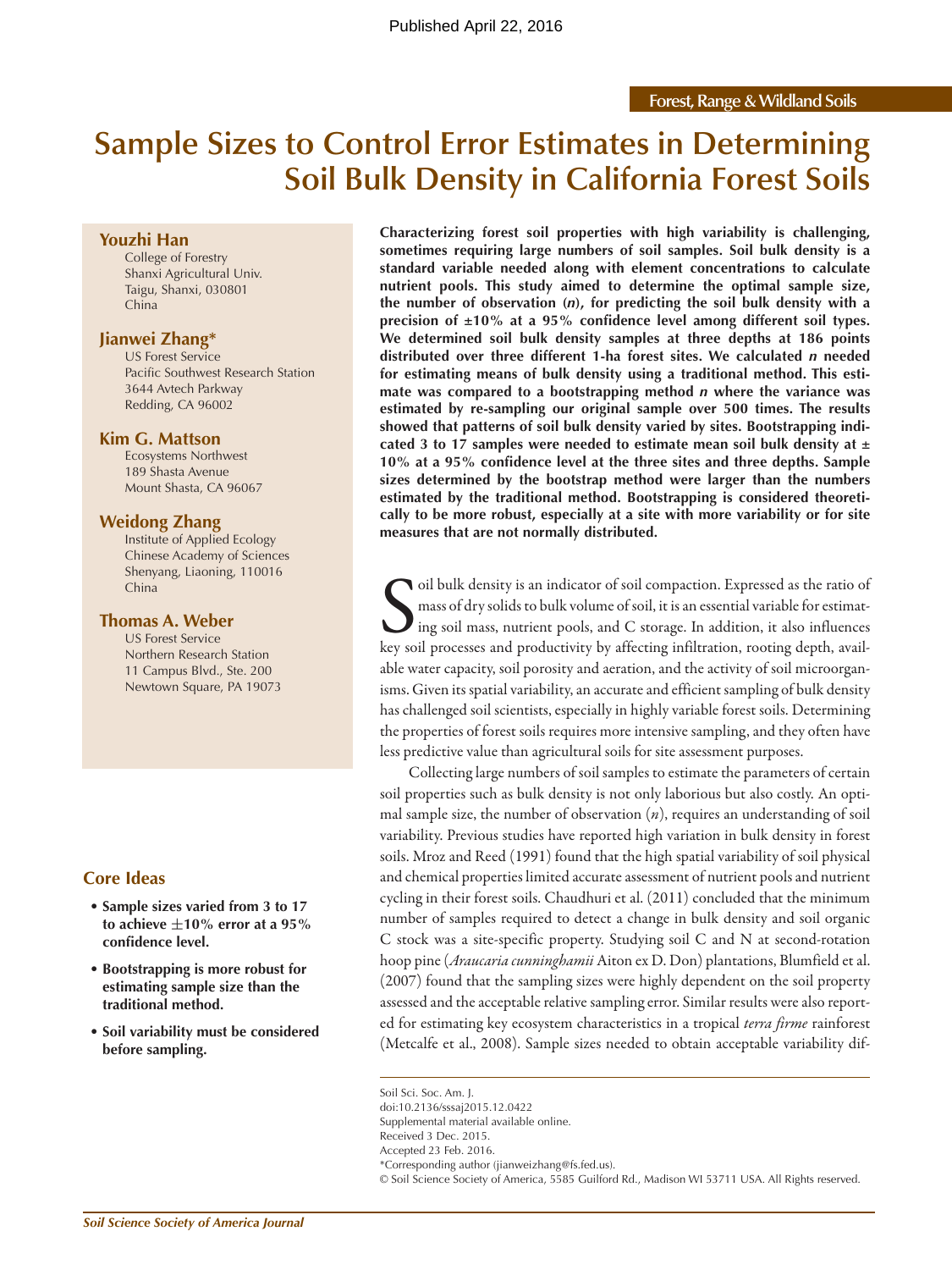fered between plantations and natural forests of *Tectona grandis* L. f. (Amponsah et al., 2000). For multiple soil types at the Long-Term Soil Productivity study sites, Page-Dumroese et al. (2006) estimated that between 20 and 62 samples ha−1 preharvest and 8 to 57 samples ha $^{-1}$  postharvest were needed to estimate the bulk density mean within 15% with 90% confidence. As a result, *n* estimation is a process characterized by different degrees of complexity (Confalonieri et al., 2009).

A couple of approaches are used by soil scientists to determine *n* to maximize accuracy and efficiency. A traditional approach is to collect soil samples within a study area, compute the sample variance as an estimate of the population variance, and determine *n* (cf. Snedecor and Cochran, 1967). Because soil properties can be highly variable, estimates of standard errors can also be highly variable. This is particularly true if the population is not normally distributed because the traditional method presumes a normal population. Another way to estimate the errors and thus the needed *n* is to resample the population multiple times and derive multiple estimates and their variances. This is not practical due to the costs of sampling. An alternative is to use the original sample, if collected without bias, as a representation of the actual population. A bootstrapping method, where the original sample is resampled with replacement multiple times, is used to obtain multiple estimates of means and standard errors and thus their confidence intervals. This method can be used on any population of any distribution and is effectively used in sample size calculation (Dane et al., 1986; Johnson et al., 1990). It has also been shown to provide better estimates than normal approximations for means, least square estimates, and many other statistics (Qumsiyeh, 2013).

In this study, we compared these two techniques to analyze soil bulk density variability in ponderosa pine (*Pinus ponderosa* C. Lawson var. *ponderosa*) plantations across three soil types. Because forest soils have a high proportion of rock fragments (>2 mm), soil fine bulk density (i.e., the mass of soil <2 mm per volume of soil <2 mm) was also examined (Flint and Childs 1984; Page-Dumroese et al., 1999). The difference between total and fine bulk density may be small in cultivated soils with low rock fragment content but could be significant for estimating soil chemical stocks and water content in many forest soils (cf. Flint and Childs, 1984). The specific questions we addressed were: (i) how many samples are needed to accurately predict the soil (total and fine) bulk density within 10% of the mean with 95% confidence; and (ii) do different soil types vary in the number of samples needed?

# **MATERIALS AND METHODS Study Sites**

The three sites were located in northern California, where first-rotation experimental ponderosa pine plantations had been established during a previous study of plantation growth responses to fertilization, herbicide, and insecticide applications (Powers and Ferrell, 1996). They represented a range of productivity (from high to low): Feather Falls, Whitmore, and Elkhorn. These sites also represent a range of soil types typically found in the northern California west-side ponderosa pine region (Table 1).

All three field sites are characterized by a Mediterranean climate with dry summers and wet winters. Within-site topographical variability is fairly uniform, with slope variability <10% and aspects within 15°. Before the establishment of the first-rotation plots, land-use history was natural forest at Feather Falls, brush fields at Whitmore, and a sparsely stocked ponderosa pine plantation at Elkhorn. Site preparation included timber harvest, if economical, and/or clearing of brush and logging residues using normal operational practices during summer when soils were dry and less likely to compact. On about 1 ha at each site, 24 plots were established for the first rotation. Each 19.5- by 22.0-m plot was hand planted at a standard 2.4-m square spacing, at Whitmore in 1986 and the other two sites in 1988. The outer 4.8 m of each plot was designated as a buffer strip to minimize edge effects and the influence of adjacent treatments; the measured portion of each plot was a 4 by 5 grid of trees (cf. Powers and Ferrell, 1996).

Following planting, eight combinations of with and without herbicide, fertilizer, and insecticide applications were applied to the 24 plots in a completely randomized design at each site.

| Characteristic               | <b>Elkhorn</b>                                                               | <b>Feather Falls</b>                                          | Whitmore                                                |  |
|------------------------------|------------------------------------------------------------------------------|---------------------------------------------------------------|---------------------------------------------------------|--|
| Location                     | 40°4'57" N, 122°44'32" W                                                     | 39°37'11" N, 121°11'48" W                                     | 40°37'33" N, 121°53'56" W                               |  |
| Elevation, m                 | 1545                                                                         | 1246                                                          | 755                                                     |  |
| Geomorphic province          | Klamath                                                                      | Sierra                                                        | Cascade                                                 |  |
| Annual mean max. temp., °C   | 16.4                                                                         | 18.3                                                          | 21.4                                                    |  |
| Annual mean min. temp., °C   | 2.4                                                                          | 5.7                                                           | 7.6                                                     |  |
| Annual precipitation, mm     | 1015                                                                         | 1780                                                          | 1140                                                    |  |
| Soil taxonomy                | Sheetiron gravelly loam; loamy-skeletal,<br>mixed, mesic Dystric Xerochrepts | Toadtown loam; fine, parasesquic,<br>mesic Andic Haplohumults | Aiken loam; clayey, oxidic,<br>mesic Xeric Haplohumults |  |
| Clay content in top 30 cm, % | $18 - 19$                                                                    | $20 - 29$                                                     | $24 - 34$                                               |  |
| Organic matter, %            | 2.7                                                                          | 6.4                                                           | 3.4                                                     |  |
| Typical soil depth, cm       | 74                                                                           | 200                                                           | 254                                                     |  |
| Previous vegetation          | plantation                                                                   | natural stand                                                 | brush field                                             |  |
| First rotation planted       | 1988                                                                         | 1988                                                          | 1986                                                    |  |
| First rotation harvested     | 2012                                                                         | 2013                                                          | 2012                                                    |  |
| Second rotation planted      | 2014                                                                         | 2014                                                          | 2014                                                    |  |

|  |  |  |  | Table 1. Geographic locations and site characteristics of three plantations in northern California. |  |  |  |  |
|--|--|--|--|-----------------------------------------------------------------------------------------------------|--|--|--|--|
|--|--|--|--|-----------------------------------------------------------------------------------------------------|--|--|--|--|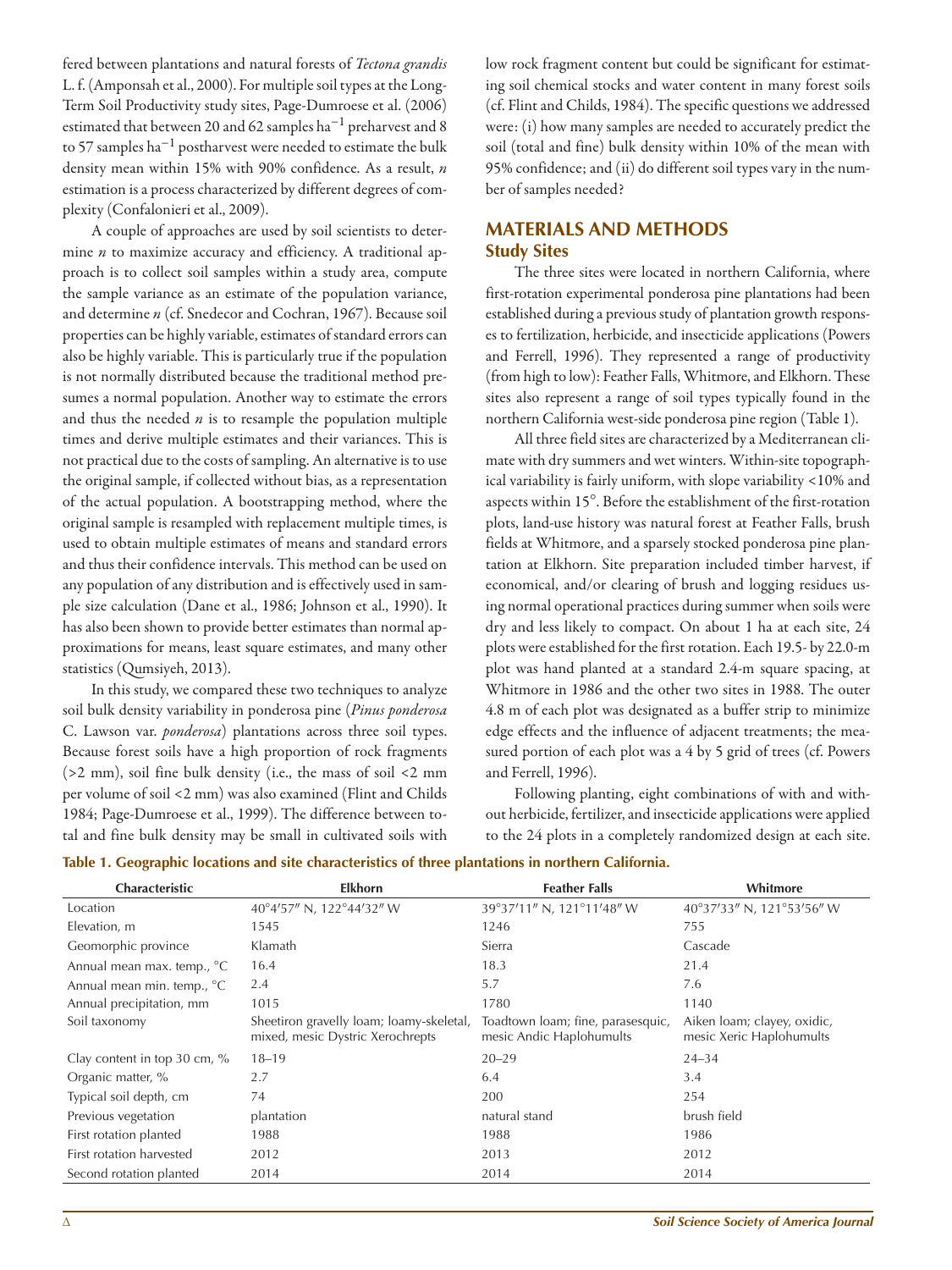Treatments were applied at planting and repeated during the next 6 yr. Fertilization consisted of eight nutrients applied every 2 yr at an exponential rate, ending with a large fertilizer application at the end of Year 6. Spring fertilization, while appropriate in many regions, poses the risk in Mediterranean climates that an early dry season could leave dry salts unsolubilized. Thus, fertilizers were applied following the first fall rains so that dry salts could dissolve and infiltrate the soil profile as the wet season commenced. Competing vegetation control was accomplished by spraying understory plants with glyphosate [*N*-(phosphonomethyl)glycine] each spring for the first 6 yr after planting.

Trees were harvested at Elkhorn and Whitmore in the fall of 2012 and at Feather Falls in the fall of 2013. A feller-buncher with a shear head was used to cut and bundle whole trees. A skidder with a grapple was used to yard the trees to outside the plots. The sites were replanted with ponderosa pine in 2014; 12 plots were planted using seedlings from the same seed sources used for the first rotation and 12 plots were planted with seedlings from superior half-sib families at Elkhorn and full-sib families at Whitmore and Feather Falls. All seedlings for all sites were grown by Cal Forest Nurseries (Etna, CA).

Soil samples at three depths, 0 to 10, 10 to 20, and 20 to 30 cm, were collected in the fall of 2014. To capture the spatial variability of the soil, we systematically selected three points, with one at the plot center and one each 5 m from the center in opposite directions (northwest and southeast) at each of the plots (Supplemental Fig. S1). This produced a total of 72 samples ( $3 \times 24$  plots) for each of the three depths at Feather Falls and Whitmore and 42 samples  $(3 \times 14$  plots) for each of the three depths at Elkhorn.

#### **Soil Analysis Procedure**

Soil bulk density samples were collected using a customdesigned, hammer-driven, double-wall, soil core sampler. This sampler allowed the extraction of intact soil core of 5.34-cm diameter by 6-cm length in a brass cylinder that is held in the barrel of the sampler. A 1-cm-long cylinder (guard ring) is placed at either end of the core retaining cylinder. Both are placed in the barrel during sample collection. The coring tip (1 cm) is screwed in place on the end of the barrel. The sampler was driven into the soil by a drop hammer to the targeted depth. After a sample had been taken, all of the retaining cylinders were pushed out of the barrel by the slotted core extractor without disturbance of the soil samples. The 1-cm-long guard rings were removed from either end of the assembly to permit trimming of the soil cores. The nominal 0- to 10-, 10- to 20-, and 20- to 30-cm depths were therefore actually composited of 2- to 8-, 12- to 18-, and 22- to 28-cm depths, respectively. As a caveat, soil cores from the top two depths were not sampled in the same hole but within a 30-cm adjacent area. The cores from 20 to 30 cm were collected from either an adjacent spot or the beneath of the 0- to 10-cm depth. The reason for this is that a small soil pit must be dug down to the top level of the deeper soil to allow the sampler to be positioned for the next sample.

Soil samples were returned to the laboratory and dried to a constant weight at 105°C. The samples were next weighed, then sieved through a 2-mm sieve, and the rock fragments >2 mm were weighed. The <2-mm rocks were not separated. Although plant roots were picked, we did not eliminate them from the bulk density calculation because of the difficulty of volume estimation.

Total bulk density ( $D_{\text{bt}}$ , Mg m<sup>-3</sup>) was calculated by dividing the oven-dry mass by the sample volume:

$$
D_{\rm bt} = \frac{W_s}{V_{\rm t}} \tag{1}
$$

where  $W_{\rm s}$  is the oven-dry mass of the sample (Mg) and  $V_{\rm t}$  is the total volume of the sample including pore volume and solid volume  $(m^3)$ .

Fine soil (i.e., <2-mm fraction) bulk density  $(D<sub>bf</sub>)$  was calculated according to Andraski (1991):

$$
D_{\rm bf} = \frac{D_{\rm bt} (1 - g_{\rm r})}{1 - v_{\rm r}} \tag{2}
$$

where  $g_{\rm r}$  is the gravimetric rock-fragment content that was calculated by dividing the mass of rock fragments by the total sample mass. Volumetric rock-fragment content  $(v_r)$  was calculated as

$$
v_{\rm r} = D_{\rm bt} \frac{g_{\rm r}}{D_{\rm br}} \tag{3}
$$

where the rock-fragment density  $(D_{\text{br}})$  was assumed to be 2.65 Mg m−3 (Page-Dumroese et al., 1999).

#### **Data Analysis**

To test whether there were any effects on bulk density of the first-rotation treatments, the depths, or the sites, PROC MIXED (Supplemental Fig. S2) in SAS was used, with treatment as the fixed effect and plot within site as the random effect (SAS Institute, 2012). Following the analyses of Gbur et al. (2012, p. 199–236), we set both site and depth as the doubly repeated measures in space. Both are treated as fixed effects with an unrestricted covariance (un) for site effect and a first-order autoregressive  $\lbrack ar(1) \rbrack$  for depth effect. The covariance structures and distribution selection were conducted using the conditional Studentized residuals and the corrected Akaike information criteria in PROC GLIMMIX (Gbur et al., 2012, p. 199–236). In those combinations where no significant effects were detected, the number of samples necessary to characterize soil total  $(D_{\text{b}})$ and fine  $(D<sub>bf</sub>)$  bulk density within a user-defined absolute difference was calculated using the following traditional equation:

$$
\hat{n} = \frac{\sigma^2 t_{\alpha/2}^2}{E^2} \tag{4}
$$

where  $\hat{n}$  is the number of samples necessary,  $t_{\alpha/2}^2$  is the value of the Student's *t* distribution with *n* − 1 degrees of freedom at the  $\alpha$  probability level (0.05 in this study), where *n* is the number of samples used to calculate the sample variance,  $\sigma^2$  is the population variance that was assumed to be the same as the variance of the samples, and *E* is the allowable error. In this study, we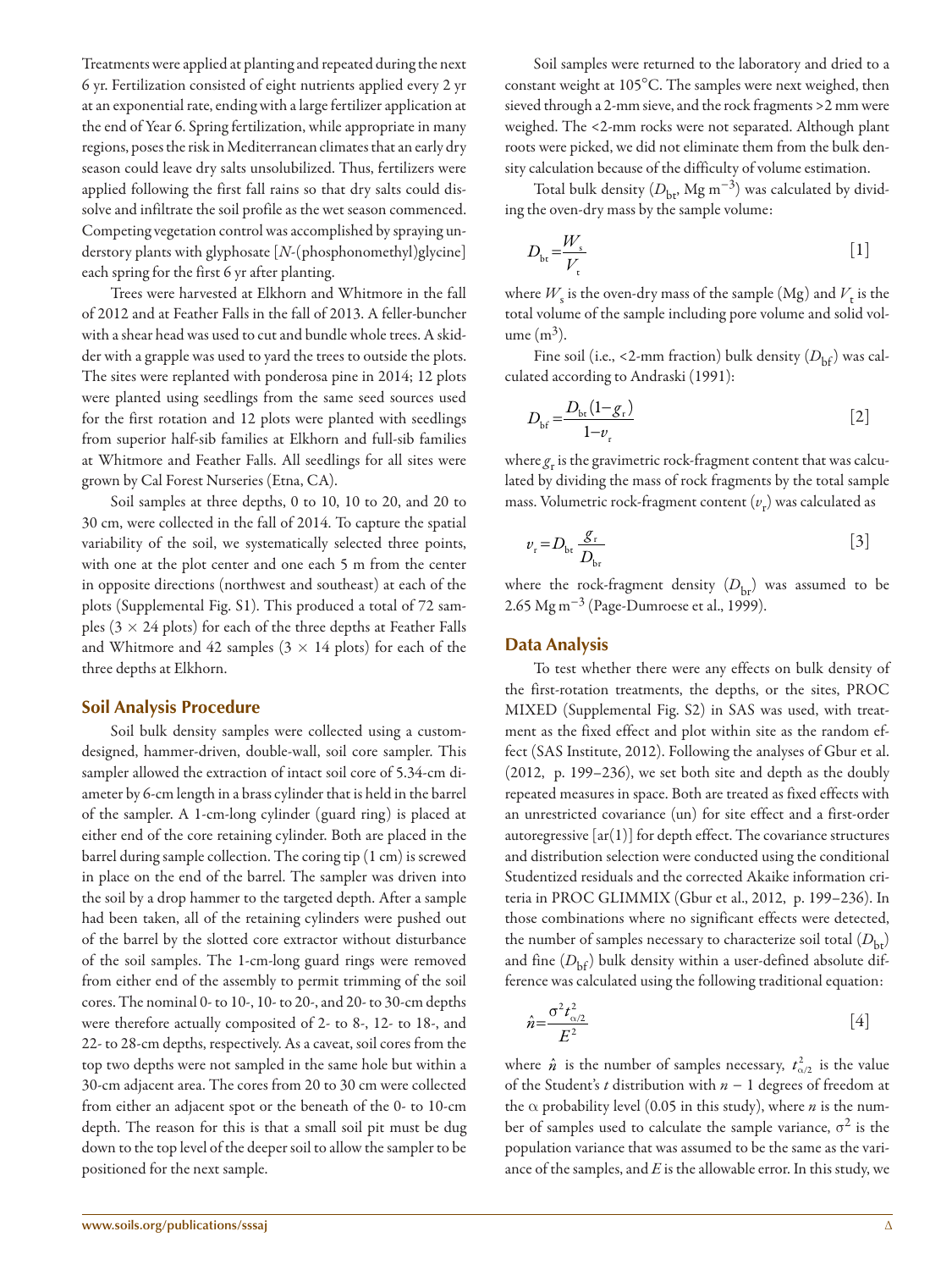set *E* equal to 10% of the sample population means (Blyth and MacLeod, 1978).

In our bootstrapping method, we resampled 3 to 30 samples from our two original samples of 72 from Feather Falls or Whitmore or our sample of 42 from Elkhorn 500 times using SAS (Supplemental Fig. S2). The decision to use 500 bootstraps was based on Johnson et al. (1990). In fact, we found that larger resampling numbers affected only the thousandths digit of bulk density. From these resamples, means, variances, and other statistics were calculated as if we had gone to the field and resampled it 500 times.

# **RESULTS**

We found that both measures of bulk density were normally distributed within site and within depths. Volumetric and gravimetric rock content were lognormally distributed and were logarithmically transformed before conducting analyses. The conditional Studentized residuals for the entire data set are shown in Supplemental Fig. S3.

No treatment effects ( $p > 0.89$ ) were detected on our measures of soil bulk densities ( $D_{\text{bt}}$  and  $D_{\text{bf}}$ ) and rock-fragment contents  $(g<sub>r</sub>$  and  $v<sub>r</sub>$ ) (Table 2), nor were there interactions between treatment and depth  $(p > 0.43)$  or treatment and site  $(p > 0.60)$ . Site differences were highly significant ( $p < 0.001$ ), with the greatest total (1.4–1.5) and fine (0.9–1.0) bulk densities at Elkhorn and about 1/3 lower densities at Whitmore and Feather Falls (Fig. 1), which was not surprising because soil types differ among sites (Table 1). The same trends were observed for rock-fragment contents (Fig. 2). Significant site  $\times$  depth interactions were found for  $D_{\rm bf}$ ,  $v_{\rm r}$ , and  $g_{\rm r}$  ( $p < 0.001$ ) but not for  $D_{\rm bt}$  ( $p = 0.42$ ). Significant differences in  $D_{\text{bt}}$  and  $g_{\text{r}}$  were detected among depths ( $p < 0.001$ ) but not for  $D_{\rm bf}$  and  $v_{\rm r}$  ( $p > 0.24$ ). Both  $D_{\rm bt}$  and  $D_{\rm bf}$  increased with depth at Feather Falls and Whitmore (Fig. 1B, 1C, 1E, and 1F), but there was no trend in  $D_{\rm bt}$  while  $D_{\rm bf}$  decreased with depth at Elkhorn (Fig. 1A and 1D). These bulk density trends were in the opposite direction of the trends for rock content, as both *g*<sup>r</sup> and  $v_{\rm r}$  decreased with depth at Feather Falls and Whitmore and increased considerably at Elkhorn (Fig. 2).

Figure 3 illustrates how the number of samples (*n*) varies with the desired magnitude of the allowable error at the  $\pm 10\%$ level of means of  $D_{\rm bt}$  and  $D_{\rm bf}$ . At Elkhorn, where total bulk densities were relatively high (e.g.,  $1.4-1.5 \text{ Mg m}^{-3}$ ) but variation low, sample sizes of four, three, and five were sufficient for total bulk densities at soil depths at 0 to 10, 10 to 20, and 20 to 30 cm, respectively, to achieve a  $\pm 10\%$  error at a 95% confidence level (Fig. 3A). For fine bulk densities, sample sizes two to three times higher (e.g., 9, 12, and 17) were needed for the respective depths (Fig. 3D). At Feather Falls, where lower bulk densities were observed (Fig. 3B and 3E; *D*<sub>bt</sub> of 0.9–1.0 Mg m<sup>−3</sup> and *D*<sub>bf</sub> of 0.6– 0.8 Mg m<sup>−3</sup>), sample sizes of seven to eight were needed for  $D<sub>bt</sub>$ and 12 to 13 for  $D_{\mathrm{bf}}$ . The lowest variation within depths for both bulk densities were found at Whitmore ( $D_{\rm bt}$  of 1.0–1.1 Mg m<sup>−3</sup> and  $D_{\rm bf}$  of 0.9–1.0 Mg m<sup>-3</sup>; Fig. 3C and 3F). Here, sample sizes of about five and six were needed for  $D_{\rm bt}$  and  $D_{\rm bf}$  respectively.

The bootstrapped estimates of  $D_{\text{bt}}$  means and the number of samples within our allowable error showed slightly different results at both Elkhorn and Feather Falls but the same results at Whitmore when compared with the traditional calculation (Fig. 4). At Elkhorn, slightly more (i.e., five) samples were needed for 10 to 20 cm, but about double the number of samples (about eight) was required to detect the difference in the  $D_{\rm bt}$  at other depths (Fig. 4A–4C). At Feather Falls, the same number of samples (i.e., eight) seemed sufficient for soil bulk density at the 0- to 10-cm depth (Fig. 4D), but slightly fewer (i.e., about 10) samples would be required at an expected accuracy of 95% with a precision level of 10% to estimate means of  $D_{\rm bt}$  in the deeper soil. The variation among depths was relative uniform across the entire Whitmore site (Fig. 4G–4I); bootstrapping estimated that the same number of samples (i.e., five) was sufficient. Similar trends were also found for fine soil bulk density (Supplemental Fig. S4). At Elkhorn, not only were more samples required than the other sites for fine bulk density, but the deeper soils required more samples than the shallower soils. More samples were also needed for  $D_{\rm bf}$  than for  $D_{\rm bt}$  at Feather Falls. It appeared that five samples was sufficient at Whitmore.

# **DISCUSSION**

The results of this study showed that both the traditional method (Fig. 3) and bootstrapped estimates (Fig. 4 and Supplemental Fig. S2) required fewer samples than what we had collected for detecting the difference in soil bulk density with an allowable error of  $\pm 10\%$  of the population mean at 95% confi-

**Table 2. The** *P* **values of fixed effects for the treatment of first rotation, site, depth, and their interactions on soil bulk density and rock-fragment content at three sites of ponderosa pine plantations.**

|                     | Num dft        | Den df‡ | <b>Bulk density</b> |                  | Rock-fragment content |                   |
|---------------------|----------------|---------|---------------------|------------------|-----------------------|-------------------|
| Source of variation |                |         | <b>Total</b>        | <b>Fine soil</b> | <b>Gravimetric</b>    | <b>Volumetric</b> |
|                     |                |         |                     |                  | $\frac{0}{0}$         |                   |
| Treatment (TRT)     |                | 22      | 0.955               | 0.959            | 0.898                 | 0.896             |
| Depth               |                | 42      | < 0.001             | 0.239            | < 0.001               | 0.689             |
| Depth $\times$ TRT  | 14             | 42      | 0.828               | 0.764            | 0.869                 | 0.436             |
| Site                |                | 26      | < 0.001             | < 0.001          | < 0.001               | < 0.001           |
| Site $\times$ TRT   | 12             | 28      | 0.605               | 0.770            | 0.834                 | 0.921             |
| Site $\times$ depth | $\overline{4}$ | 46      | 0.420               | < 0.001          | < 0.001               | < 0.001           |

† Numerator degrees of freedom.

‡ Denominator degrees of freedom, which changed slightly among variables.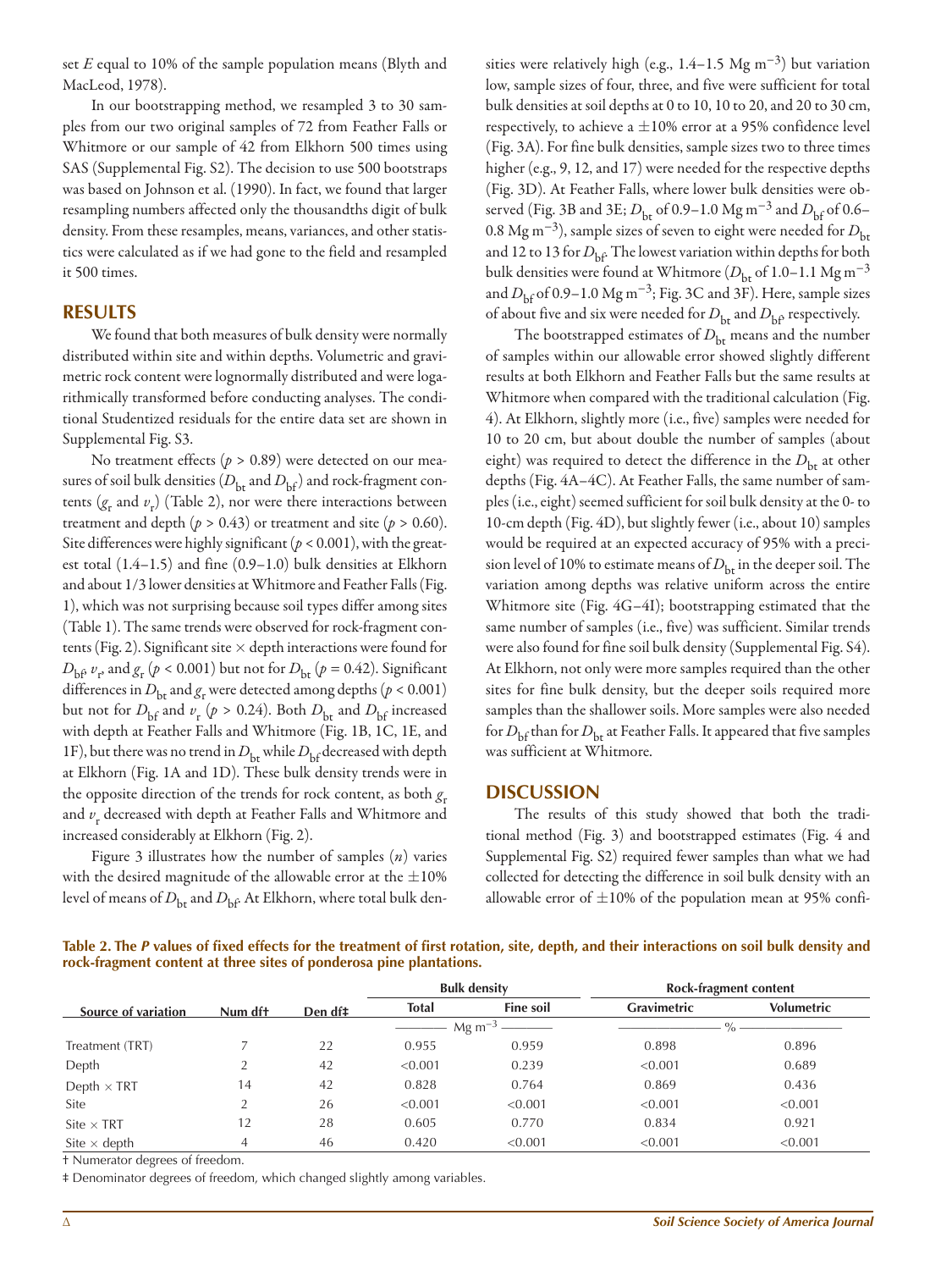Elkhorn  $1.8$  $1.5$  $1.2$  $0.9$  $0.6$ D  $0.3$ **Feather Falls**  $1.8$ Total bulk density **ESSEE Fine bulk density Bulk Density (Mgm<sup>3</sup>)**  $1.5$  $1.2$  $0.9$  $0.6$ Ε B  $0.3$ Whitmore  $1.8$ 1.5  $1.2$  $0.9$  $0.6$ C F  $0.3$  $0 - 10$  $10 - 20$  $20 - 30$  $0 - 10$  $10 - 20$  $20 - 30$ Depth (cm) Depth (cm)

**Fig. 1. Boxplots of soil total and fine bulk density for soils collected from three depths at three sites.**

dence. Our estimates of optimal sample sizes (i.e., 17 or less) for bulk density were at the lower end of numbers estimated by Page-Dumroese et al. (2006), who found that between 8 and 62 samples ha<sup>-1</sup> were needed to estimate the bulk density mean within 15% with 90% confidence. This demonstrates the value of pre-sample assessments of variability. Because traditional methods of finding sample sizes depend on knowing or assuming the underlying distribution (Qumsiyeh, 2013), the bootstrap method can be used without the need to know the distribution (Dane et al., 1986; Johnson et al., 1990). For example, we found that the bootstrap method estimated larger sample sizes than the traditional method for both  $D_{\text{bt}}$  and  $D_{\text{bf}}$  at Elkhorn and Feather Falls regardless of soil depth (Fig. 3 and 4). However, both methods yielded the same sample sizes at Whitmore, where variability was lowest (Fig. 1). The fact that bootstrapping predicted larger sample sizes than the traditional method, in spite of our large number of samples used in the traditional method, suggests the value of bootstrapping as a more robust method to assess actual population variation.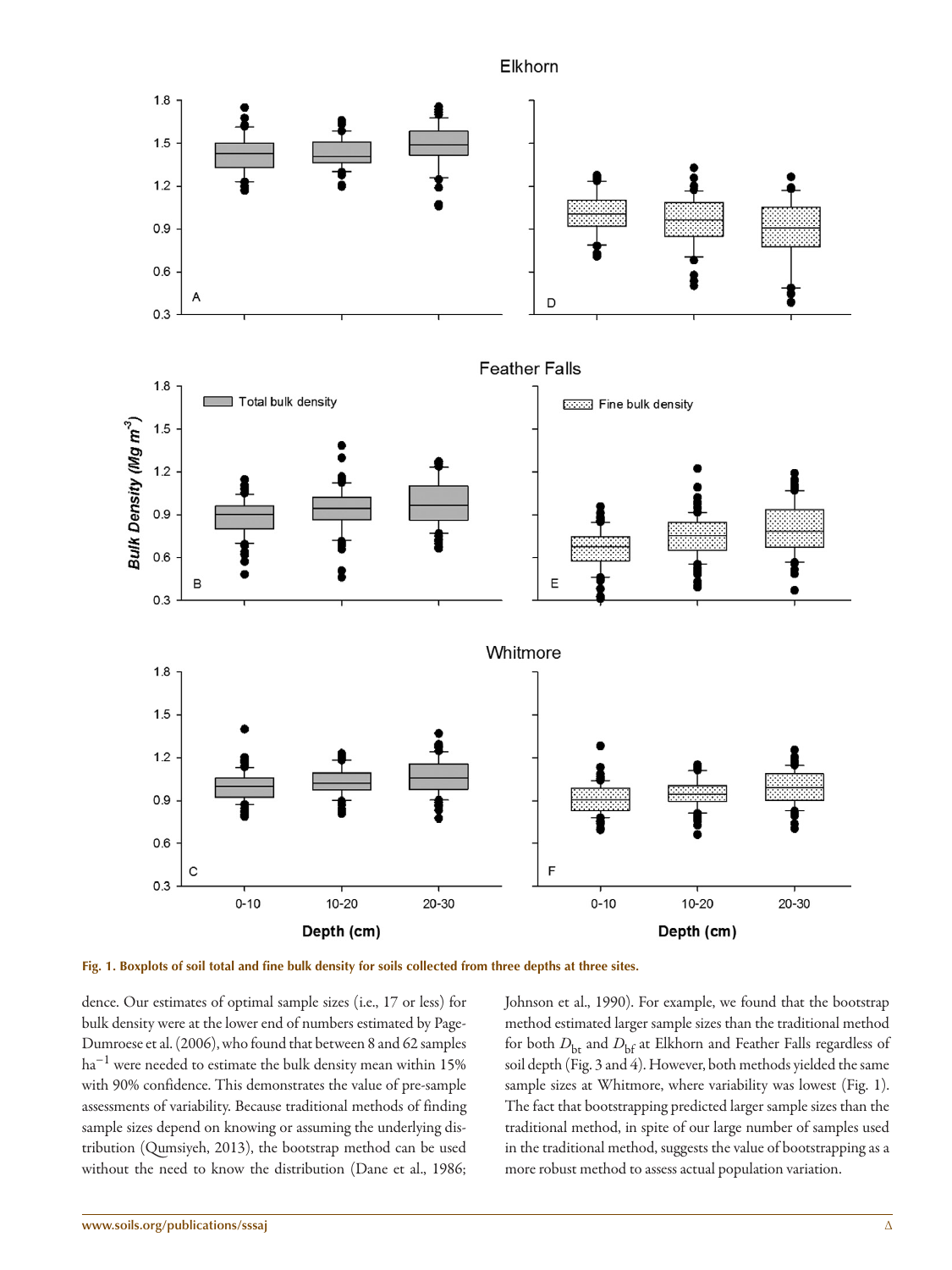Elkhorn



**Fig. 2. Boxplots of soil volumetric and gravimetric rock fragment content (RFC) for soils collected from three depths at three sites.**

Variation among sites was also substantial. Elkhorn showed the greatest soil bulk density ( $D_{\text{bt}} > 1.42 \text{ Mg m}^{-3}$  and  $D_{\text{bf}} > 1.42 \text{ Mg m}^{-3}$ 0.89 Mg m<sup>-3</sup>). This site has a sandy loam soil with parent material of metasediment. Although the bulk density values are close to the sandy loam bulk densities reported by Page-Dumroese et al. (2006), these values are much higher than previously estimated at the same site (McFarlane et al., 2009). This discrepancy could be the result of soil compaction caused by the heavy machines used for harvesting trees and removing slash in preparation for the sec-

ond-rotation plantings in 2012 (Greacen and Sands, 1980; Cambi et al., 2015). Soil compaction at the surface is also suggested by the observation that soil in the top 10 cm had greater bulk densities than that in the lower depths. At the other two sites, bulk density was intermediate at Whitmore ( $D_{\text{bt}} = 1.00-1.07 \text{ Mg m}^{-3}$ and *D*<sub>bf</sub> = 0.91–0.99 Mg m<sup>-3</sup>) and lowest at Feather Falls (*D*<sub>bt</sub> = 0.88–0.98 Mg m<sup>-3</sup> and  $D_{\text{bf}} = 0.66$ –0.80 Mg m<sup>-3</sup>). These sites are both derived from volcanic parent materials but have different soil texture; soils are clay at Whitmore and loam at Feather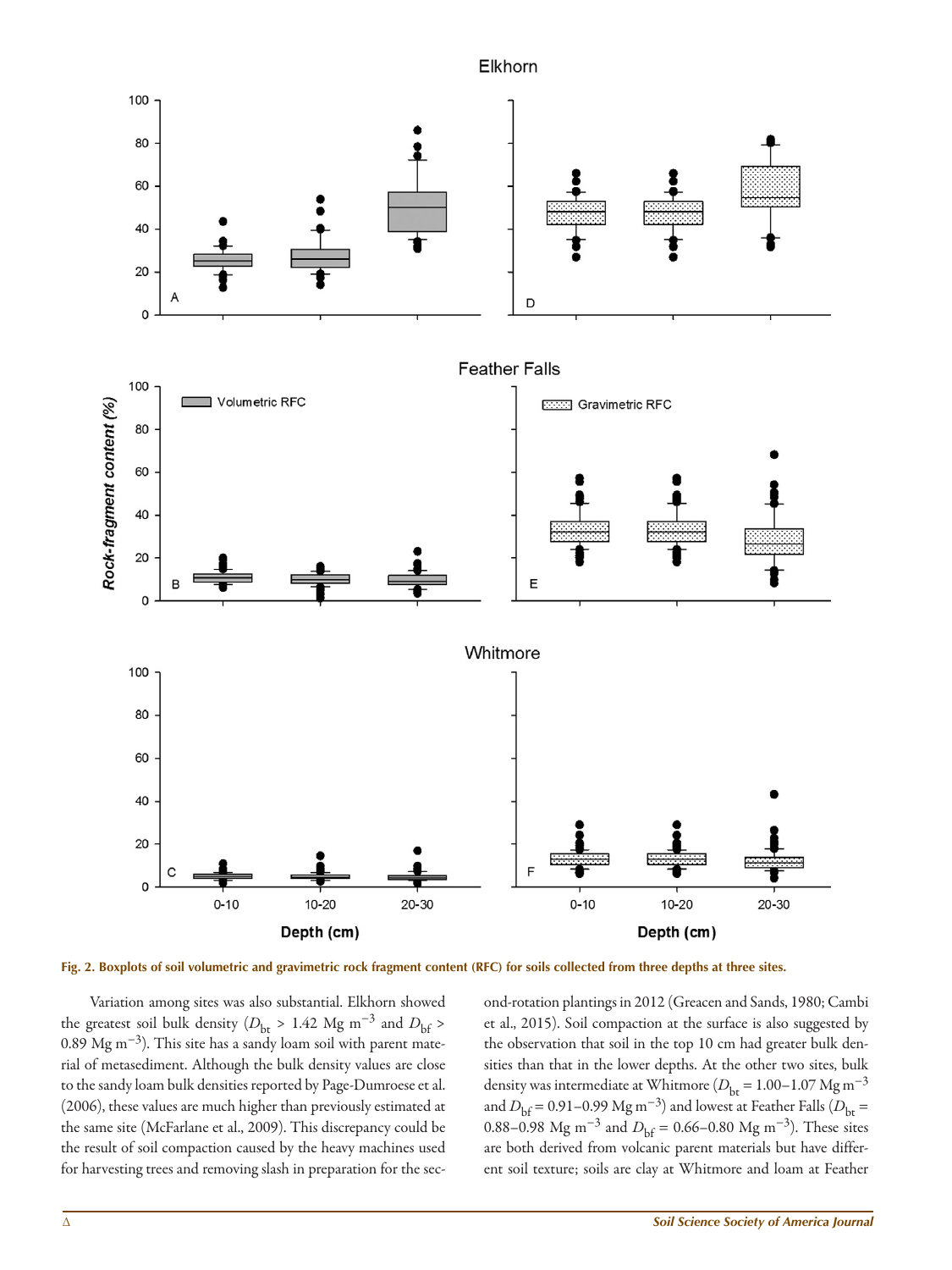**Total Bulk Density** 



**Fig. 3. Sample size (***n***) required as calculated from the traditional method of Eq. [4] to achieve means with 95% confidence with ±10% allowable error for (A,B,C) total bulk density and (D,E,F) fine bulk density at three depths of three sites.**

Falls. Clays tend to show higher bulk density than loams (Corns, 1988; Page-Dumroese et al., 2006). Similar results were obtained by McFarlane et al. (2009) using a different method.

The results also suggest that neither the treatments imposed in the first rotation (i.e., fertilization, understory vegetation control, and insecticide application) nor the process of harvesting trees affected the soil bulk density. Soil bulk density increased with depth at Feather Falls and Whitmore, which was observed in previous studies (cf. Page-Dumroese et al., 2006). Low bulk density in topsoils is thought to be related to the activity of vegetation roots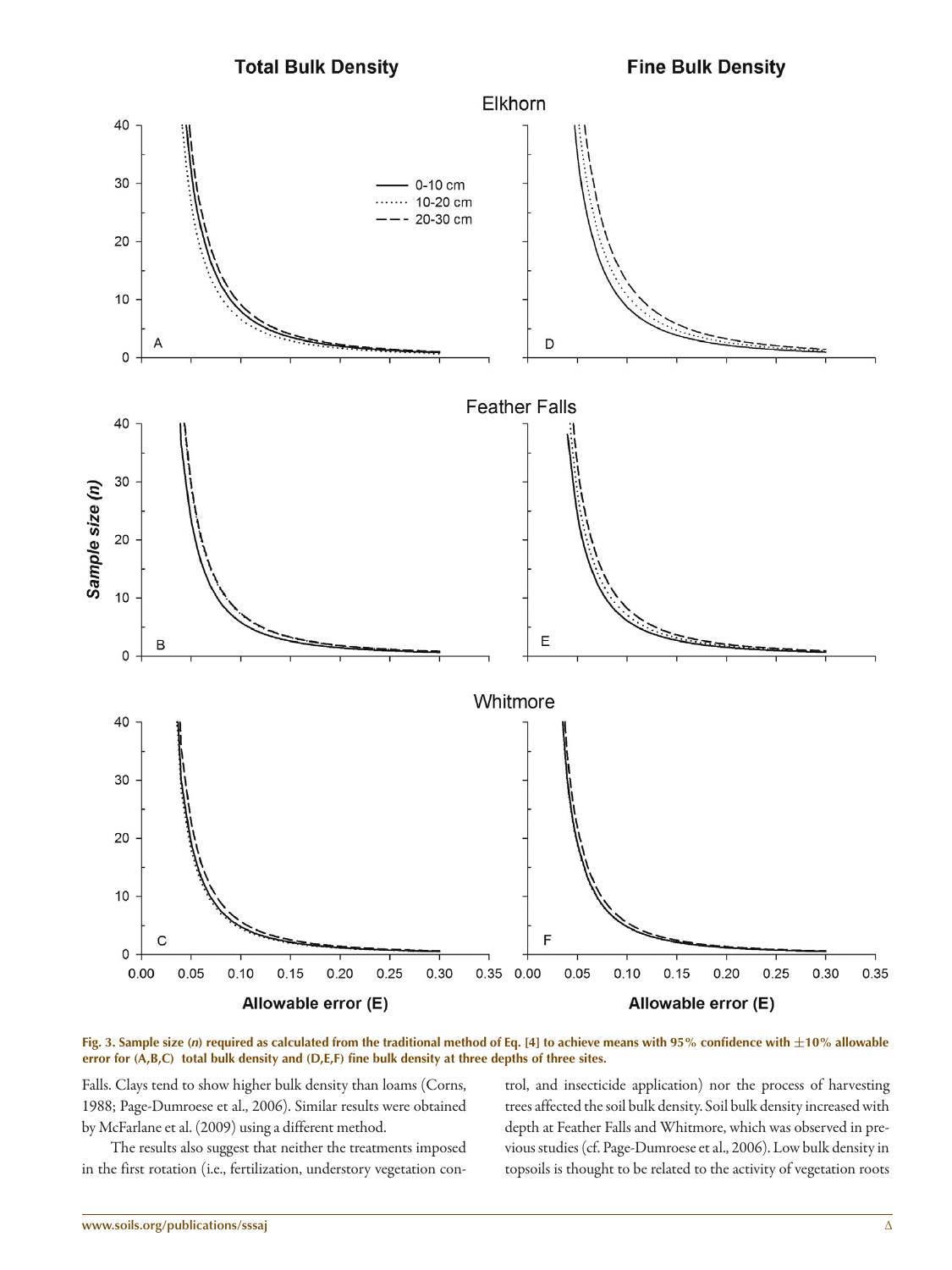

**Fig. 4. Mean, ±10% allowable error, and 2.5 and 97.5 percentile values of total bulk density estimated by bootstrapping across different sample sizes (3–30) at three soil depths of three sites. The points at which the 95% confidence lines just enter the 10% error range are the sample sizes.**

and an increase in organic matter (Adams, 1973; Federer et al., 1993). The lack of depth difference or slightly lower soil fine bulk density at Elkhorn may be due to the increase in rock content with depth (Fig. 2), which is consistent with the studies that reported decreased fine soil bulk density with increased rock content but failed to explain why (Andraski, 1991; Torri et al., 1994). It may be that the soil has higher organic matter concentrations in the nonrock portions because there is less soil per unit volume or there are extra voids in the soil associated with rock fragments. Also, there is the possibility of harvest compaction, as mentioned above.

Although this study aimed only to determine the number of samples needed to achieve the mean soil bulk density at  $\pm 10\%$ at a 95% confidence level, we have to acknowledge that the sampling apparatus (core method) could have introduced some biased errors such as changing the sampling spot if we came across a stone larger than the core diameter (Andraski, 1991; Flint and Childs, 1984; Page-Dumroese et al., 1999; Throop et al., 2012). Therefore, this type of sampler may not be appropriate for largegravel forest soils.

Comparing the two methods, we posit that the advantages of the traditional method are that it is readily understood and easy to use. It is certainly better than not doing any assessment of site variability before initiating a field study. The disadvantage

of the traditional method is that it is probably done with fewer samples (e.g., six) and, at sites with high variability or with interactions, this would not capture the variability very well and would probably underestimate the number of samples needed. The bootstrapping approach is a superior approach because it appeared to capture a slightly higher estimate of spatial variation than the traditional method despite the fact that we collected a very high number of samples and should have captured the range of variation. A second advantage of bootstrapping is that it does not depend on the population being normal, and soil field data are often not normal. Third, the bootstrapping method provides an estimate of the confidence interval for *n* while the traditional method does not. The disadvantage of the bootstrapping method is that it is conceptually more complex, requiring computer software and some understanding of statistics. It also needs a relatively accurate sample that may not be particularly large but is unbiased.

Regardless of the methods that are used, dealing with spatial variability in the field is difficult and costly. Fewer samples without compromising precision is always preferred, but determining the appropriate sample size requires collection and analysis of many samples. Here, we presented *n* determination for soil bulk density at three relative small (1-ha) plantations. Because